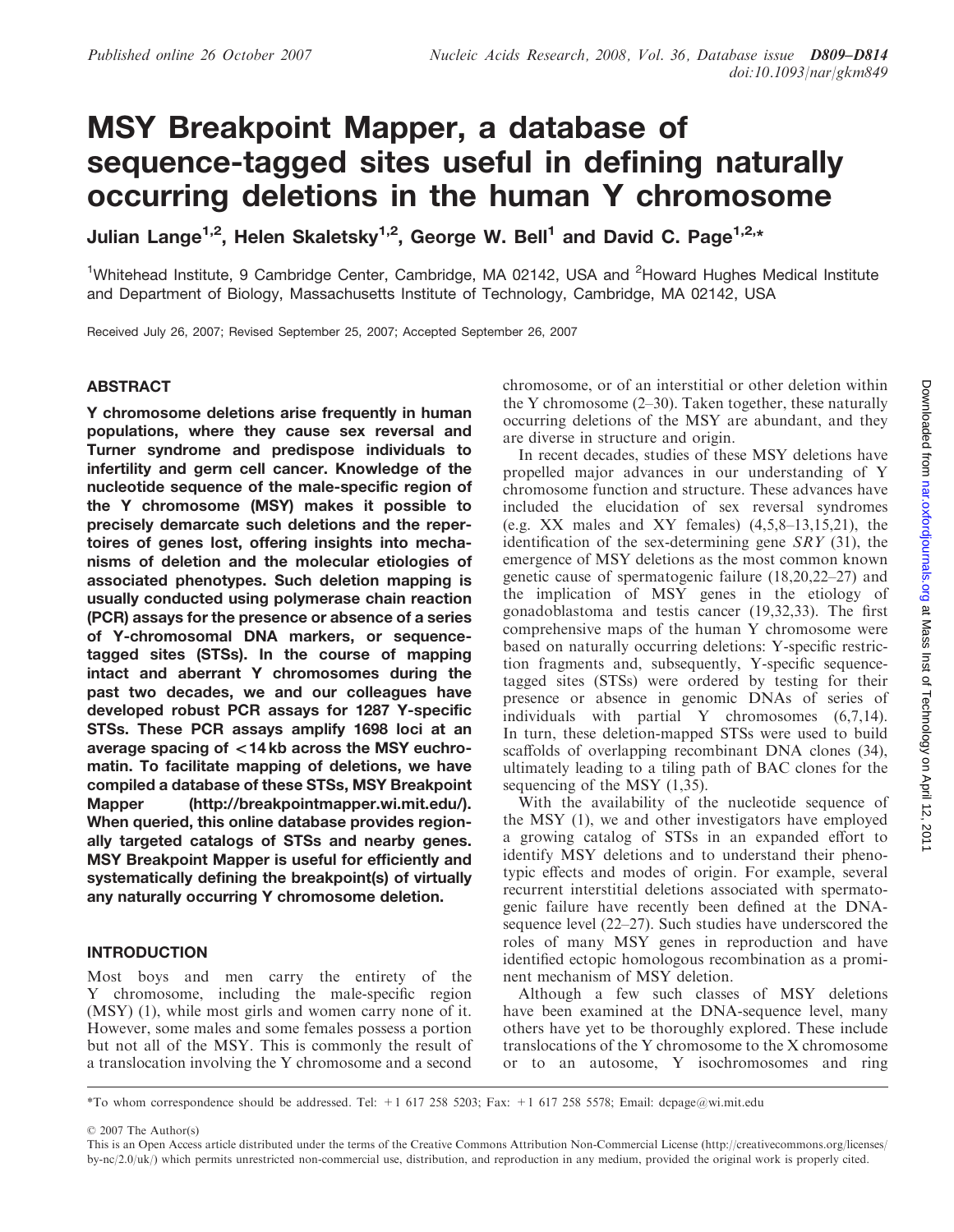chromosomes (2,14,16,17). Such structural abnormalities are associated with a wide array of phenotypes, including spermatogenic failure, manifestations of Turner syndrome, ambiguous external genitalia, gonadoblastoma and delay in development and growth.

Detailed DNA-sequence analysis of uncharacterized MSY deletions is most readily accomplished with Y-specific STS assays, which employ the polymerase chain reaction (PCR). Each such STS assay provides a straightforward means of determining the presence or absence, in a sample of human genomic DNA, of a specific point along the length of the Y chromosome (14). In the course of analysing normal and aberrant Y chromosomes over the past two decades, we and our colleagues have generated 1287 robust, Y-specific STSs. Here we present MSY Breakpoint Mapper [\(http://breakpointmapper.wi.](http://breakpointmapper.wi) mit.edu/), a database of these STSs and an interface for use in examining MSY deletions.

# DATABASE OF STSs

The MSY Breakpoint Mapper database contains 1287 Y-specific STSs generated and tested during the past two decades (1,14,18,22,26,35,36). Among these are 695 previously unreported STSs that our laboratory has recently deposited in GenBank. Each of the 1287 archived STSs is operationally defined by a PCR assay. In most cases, PCR primers were selected using Primer3 (37). Each of the 1287 PCR assays was empirically demonstrated to yield the expected product when normal male genomic DNAs were employed as templates, but not when normal female genomic DNAs were employed. Of these 1287 PCR assays, 1277 amplify single-copy or low-copy-number sequences found in the euchromatic portions of the MSY. The remaining 10 PCR assays amplify highly repetitive heterochromatic sequences found only in the Y chromosome (Table 1).

For 992 of the 1277 euchromatic STSs, the PCR assay amplifies a single, unique site in the MSY. Each of these 992 single-copy STSs is therefore useful in assaying the presence or absence of a unique point along the length of the Y chromosome. It is noteworthy that, for several dozen of these single-copy STSs, the unique target site exhibits sequence similarity to one or more other points along the Y chromosome. For each of these STSs, the corresponding PCR assay is nonetheless specific to the targeted locus, as shown using negative control templates of two kinds: (i) genomic DNAs from individuals with

Y chromosomes known to be deleted for the STS target site, but also known to carry the sequence-similar locus and (ii) BAC clones lacking the STS target site, but carrying the sequence-similar locus. In each case, the PCR assay proved to be specific to the STS target site.

The remaining 285 (of 1277) euchromatic STSs are not single-copy but multi-copy. The MSY contains many lengthy, dispersed repeats or 'amplicons' that exhibit *>*99.9% sequence identity. A PCR assay for such sequences will necessarily amplify multiple loci. For each of the 285 multi-copy STSs, the PCR assay amplifies identical or nearly identical sequences at two or more points along the length of the Y chromosome. Together, these 285 multicopy PCR assays identify a total of 706 MSY loci.

In total, the PCR assays for 1277 euchromatic STSs, 992 single-copy and 285 multi-copy, amplify 1698 loci distributed across the MSYs 23 Mb of euchromatic sequence. This corresponds to an average spacing of  $514$  kb between PCR-amplified loci (Table 1).

Most PCR assays cataloged in the database can be performed using one of two protocols:

- (1) Standard PCR
	- $94^{\circ}$ C for 3 min
	- 35 cycles of:  $94^{\circ}$ C for 1 min; 61°C for 1 min; 72°C for 1 min
	- $72^{\circ}$ C for 5 min
- (2) Touchdown PCR

 $94^{\circ}$ C for 1 min

20 cycles of:  $92^{\circ}$ C for 30 s;  $70-0.5^{\circ}$ C/cycle for 40 s (i.e. a ramp from 70 to  $60.5^{\circ}$ C with temperature decrements of  $0.5^{\circ}$ C per cycle)

20 cycles of:  $92^{\circ}$ C for 30 s;  $60^{\circ}$ C for  $40 \text{ s } + 1 \text{ s/cycle}$ (i.e. a ramp from 40 to 59 s with time increments of 1 s per cycle)

Several PCR assays can also be performed using alternative protocols, as described in the associated NCBI GenBank entries.

### QUERYING THE DATABASE

The query input webpage ([http://breakpointmapper.](http://breakpointmapper) wi.mit.edu/mapper.html) features a schematic of the human Y chromosome (Figure 1) that includes nucleotide sequence coordinates, landmark STSs, protein-coding genes and major structural features of the MSY.

Table 1. Numbers of PCR assays (STSs) and corresponding amplified loci archived in the database

| Sequence type                                            | Number of PCR assays (STSs) |            |            | Number of loci amplified |            |            |                                |  |
|----------------------------------------------------------|-----------------------------|------------|------------|--------------------------|------------|------------|--------------------------------|--|
|                                                          | Single-copy                 | Multi-copy | Total      | Single-copy              | Multi-copy | Total      | Densitv                        |  |
| Euchromatin <sup>a</sup><br>Heterochromatin <sup>b</sup> | 992<br>NA                   | 285<br>NA  | 1277<br>10 | 992<br>NA                | 706<br>NA  | 1698<br>NA | 1 per 13.6 $kb^c$<br><b>NA</b> |  |

a STSs that span euchromatin–heterochromatin boundaries are categorized here as deriving from euchromatin.

<sup>b</sup>Due to the repetitive nature of MSY heterochromatic sequences, it is not possible to determine the copy number of STSs that derive from such sequences or the total number of loci amplified.

<sup>c</sup>Calculation based on the MSYs 23 Mb of euchromatic sequence.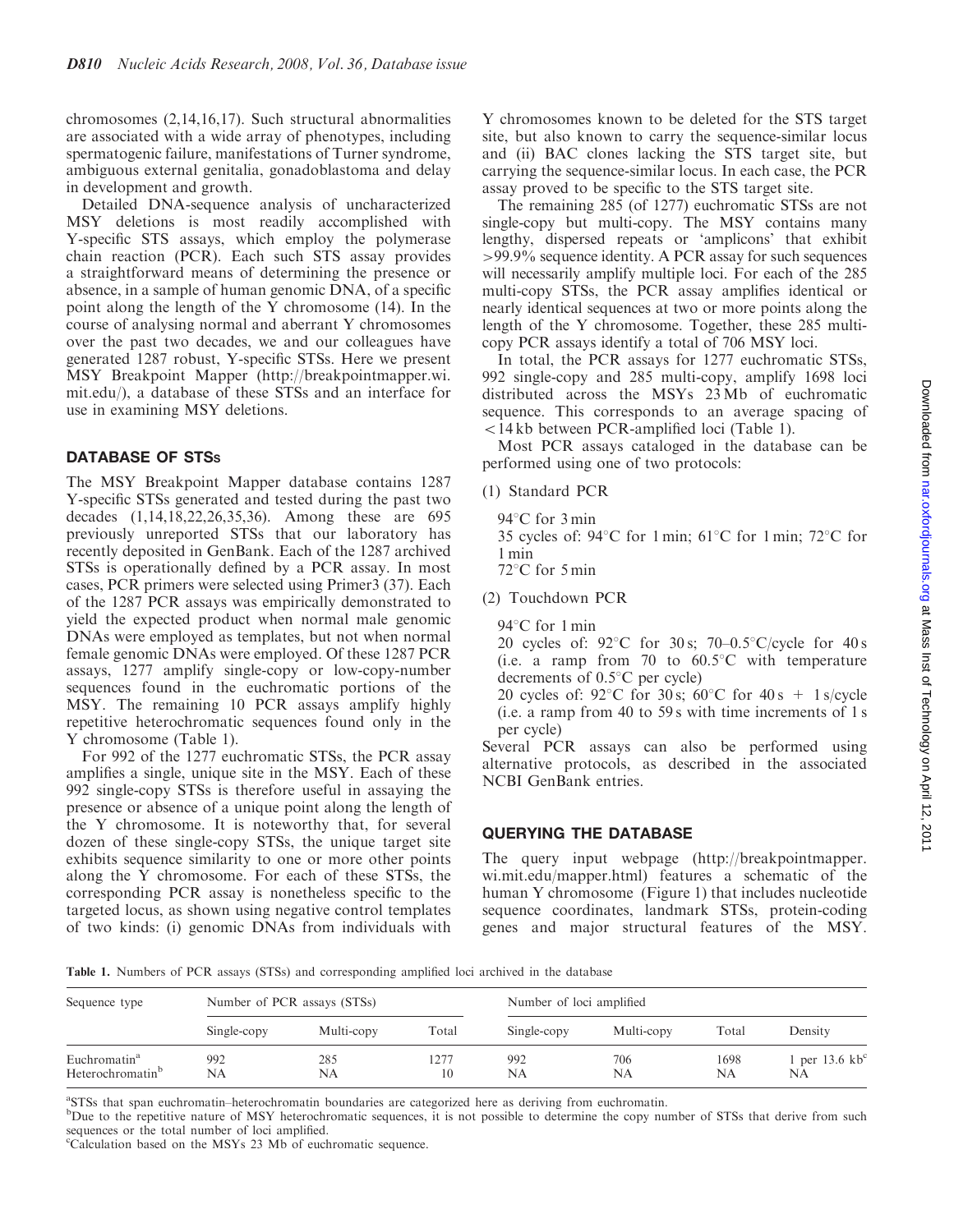

male-specific region of the Y (MSY)

Figure 1. The human MSY. (A) Schematic of the entire Y chromosome, with pseudoautosomal regions (PAR1 and PAR2) in green, euchromatic regions of MSY in gray and heterochromatic regions of MSY in orange. Immediately below are Y chromosome sequence coordinates based on NCBI Build 36. (B) Locations of 51 landmark STSs. (C) MSY protein-coding genes and gene families; arrowheads indicate  $5'$ -to-3' orientation. (D) Major structural features.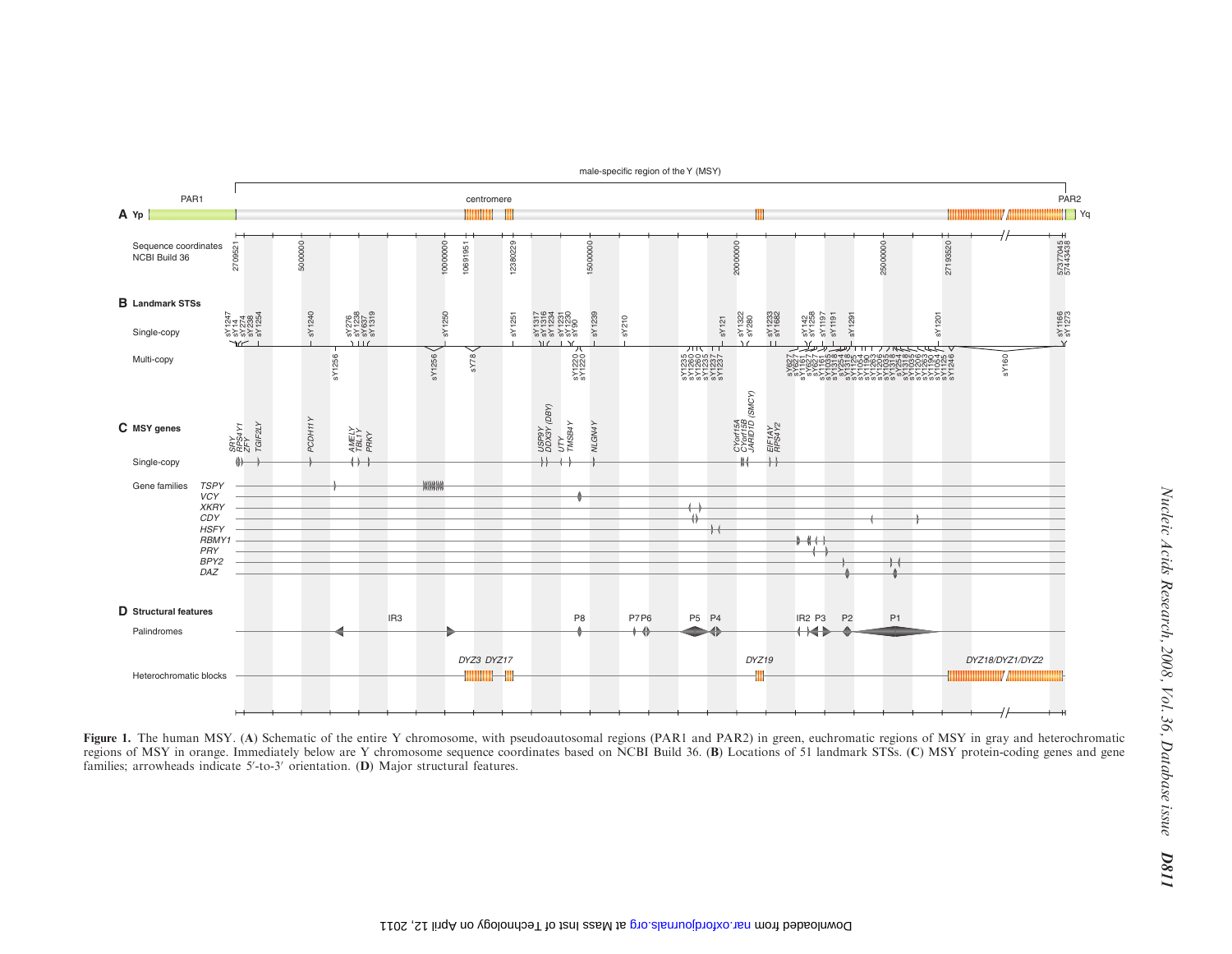Sequence coordinates (Figure 1A) are based on NCBI Build 36, an assembly of the human genome sequence that incorporates all known human MSY sequence (1,38). The 51 landmark STSs (Figure 1B) consist of sY1247 and sY1273, located at the boundaries between MSY and pseudoautosomal sequences on Yp and Yq, respectively, and a previously published panel of 49 STSs that our laboratory has employed in screening for MSY deletions (see Table SM-2 in Supplementary Methods of Ref. 36). A table of these 51 landmark STSs is available on the query input webpage under Reference Tools (Figure 2A). MSY genes (Figure 1C) and structural features (Figure 1D) are annotated as previously described (1).

Two modes of querying the database are available to the user. The user may elect to generate a catalog of STSs between two loci (Figure 2B). They can be two landmark STSs, as listed in pull-down menus; any two STSs in the database, as listed in pull-down menus; or any two Y chromosome sequence coordinates, as entered by the user. Alternatively, the user may elect to generate a catalog of STSs in the vicinity of a particular STS or sequence coordinate (Figure 2C). In this case, the user selects the STS from a pull-down menu or enters the sequence coordinate, and then selects the size of the surrounding interval, again from a pull-down menu. Links to illustrations of these two modes of query are provided within the input boxes. In addition, a link to schematics of common MSY deletions, including predicted results for the 51 landmark STSs, is provided under Reference Tools (Figure 2A).

Regardless of the mode of query, the resulting catalog of STSs is displayed in two ways: as a table and in a custom Y chromosome browser (Figure 3). For each STS, the table indicates start and end sequence coordinates, PCR product length, primer sequences, amplification conditions and GenBank accession number. Multi-copy STSs are identified as such, and the sequence coordinates of each additional locus of amplification are tabulated. Below the table, a custom Y chromosome browser displays the region encompassing the cataloged STSs. The position of each STS and of each protein-coding gene within the interval is indicated. The user can also interrogate the Y chromosome browser independent of the initial STS database query.

## ACKNOWLEDGEMENTS

We thank Laura Brown, Simon Foote, Tomoko Kuroda-Kawaguchi, Bruce Lahn, Janet Marszalek, Tatyana Pyntikova, Renee Reijo Pera, Sjoerd Repping, Steve Rozen, Chao Sun, Charles Tilford and Douglas Vollrath for STS design and testing; and Jörg Gromoll for comments on the website. Supported by the National Institutes of Health and the Howard Hughes Medical Institute. Funding to pay the Open Access publication charges for this article was provided by the Howard Hughes Medical Institute.

Conflict of interest statement. None declared.



**Figure 2.** Querying the database. (A) Reference Tools box containing links to a table of 51 landmark STSs and to deletion maps of common interstitial deletions. (B) Query box for generating a<br>catalog of STSs between two l Figure 2. Querying the database. (A) Reference Tools box containing links to a table of 51 landmark STSs and to deletion maps of common interstitial deletions. (B) Query box for generating a catalog of STSs between two landmark STSs, or between any two STSs in the database, or between any two Y chromosome sequence coordinates. (C) Query box for generating a catalog of STSs in the vicinity of a particular STS or sequence coordinate.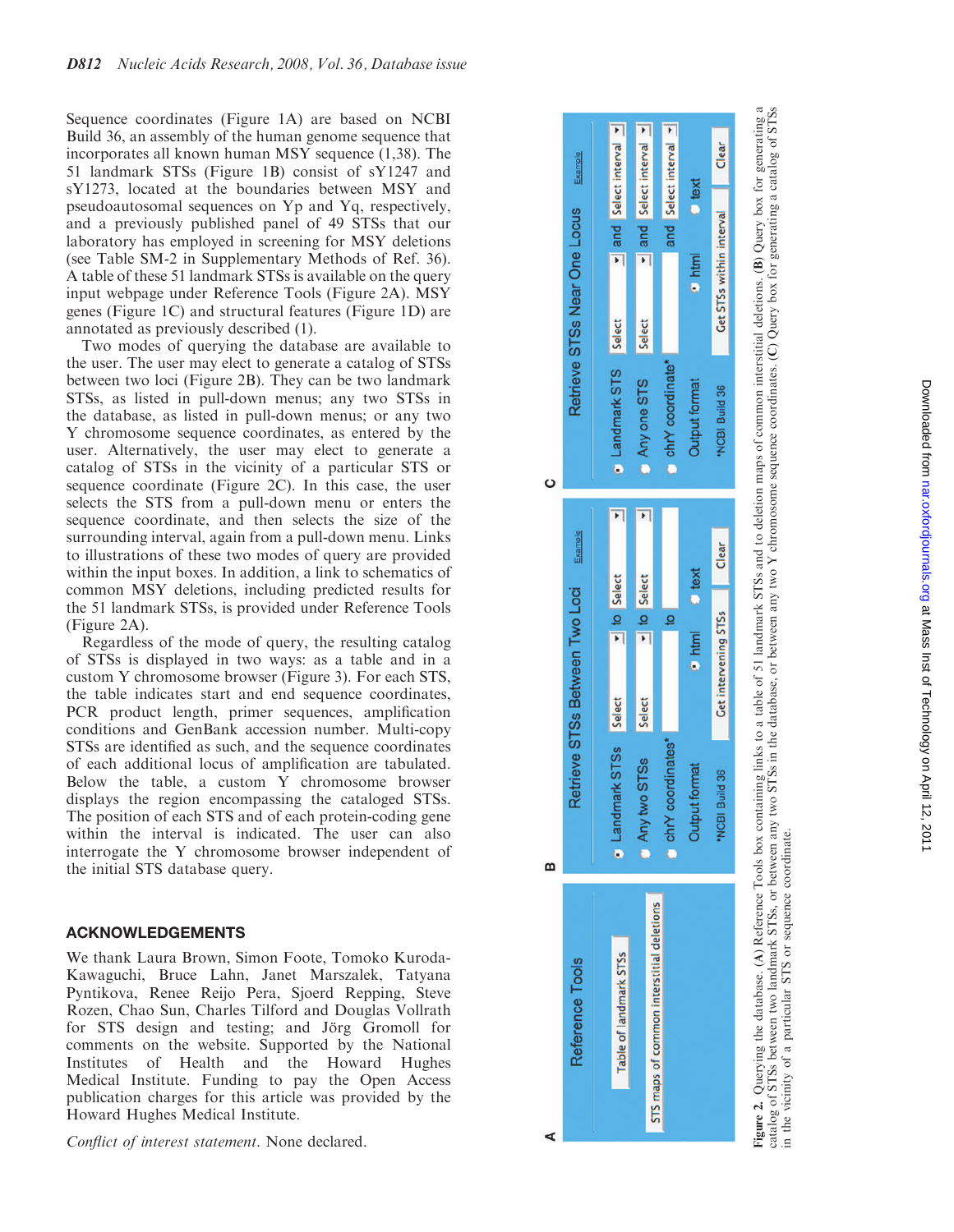A

| <b>Reference Tools</b>                    | Retrieve STSs Between Two Loci<br>Example |        |                             |           | <b>Retrieve STSs Near One Locus</b><br>Example |                       |        |                          |                     |              |
|-------------------------------------------|-------------------------------------------|--------|-----------------------------|-----------|------------------------------------------------|-----------------------|--------|--------------------------|---------------------|--------------|
| Table of landmark STSs                    | <b>E</b> Landmark STSs                    | Select | lo Select                   |           | 긔                                              | <b>E</b> Landmark STS | sY14   | $\frac{1}{2}$ and 50 kb  |                     | $\mathbf{r}$ |
| STS maps of common interstitial deletions | Any two STSs                              | Select | * to Select                 |           | ≛                                              | Any one STS           | Select |                          | and Select interval |              |
|                                           | chrY coordinates*                         |        |                             |           |                                                | chrY coordinate*      |        |                          | and Select interval |              |
|                                           | Output format                             |        | $\bullet$ html              | text<br>о |                                                | Output format         |        | $\bullet$ html           | <b>C</b> text       |              |
|                                           | *NCBI Build 36                            |        | <b>Get intervening STSs</b> | Clear     |                                                | *NCBI Build 36        |        | Get STSs within interval | Clear               |              |

 $\mathbf{R}$ 

The following STSs are within chrY:2690575-2740574:

| <b>STS Identifier</b> |         |         | Multi-copy STS Start STS End STS Length Primer 1 |                               | Primer 2                    | <b>PCR Conditions</b> | <b>GenBank</b> | <b>Co-amplified Loci</b> |
|-----------------------|---------|---------|--------------------------------------------------|-------------------------------|-----------------------------|-----------------------|----------------|--------------------------|
| sY1247                | 2709521 | 2709952 | 432                                              | <b>GAACTCTGCAAACCTCCTGG</b>   | <b>TTTTGAGGCGGAGTCTCG</b>   | <b>Standard PCR</b>   | G75493         |                          |
| <b>SRY-1-5</b>        | 2714797 | 2715594 | 798                                              | CAGTCCAGCTGTGCAAGAGA          | ATAGGCAGGCTCACTTCTGG        | <b>Touchdown PCR</b>  | BV679099       |                          |
| <b>SRY-1-6</b>        | 2715010 | 2715695 | 686                                              | <b>TTTCGAACTCTGGCACCTT</b>    | <b>GCCAATGTTACCCGATTGTC</b> | <b>Touchdown PCR</b>  | BV679100       |                          |
| sY14                  | 2715341 | 2715810 | 470                                              | <b>GAATATTCCCGCTCTCCGGA</b>   | <b>GCTGGTGCTCCATTCTTGAG</b> | <b>Standard PCR</b>   | G38356         |                          |
| <b>SRY-1-4</b>        | 2715455 | 2716244 | 790                                              | <b>AGCCATCCTAGAAGTTGGGC</b>   | TGGGTCGCTTCACTCTATCC        | <b>Touchdown PCR</b>  | BV679098       |                          |
| <b>SRY-1-3</b>        | 2715969 | 2716764 | 796                                              | <b>AGGAATTGTGGCATCATTCAG</b>  | TCACAAAACGAGAGGACACAA       | <b>Touchdown PCR</b>  | BV679097       |                          |
| <b>SRY-1-2</b>        | 2716624 | 2717313 | 690                                              | <b>TCCCCACAACCTCTTTCATC</b>   | AAATGGGAGGAAAGTCCCC         | <b>Touchdown PCR</b>  | BV679096       |                          |
| <b>SRY-1-1</b>        | 2717134 | 2717907 | 774                                              | <b>CGCTGTACCTCTCCATAGCC</b>   | AAATGACACAAGGCACCACA        | <b>Touchdown PCR</b>  | BV679095       |                          |
| SRY-flank-4           | 2719239 | 2720033 | 795                                              | CCCAACATCTTGAAAGGACA          | GGGCTTAACCAACAGCAAAA        | <b>Touchdown PCR</b>  | BV679094       |                          |
| SRY-flank-3           | 2719848 | 2720513 | 666                                              | <b>TGAAACCTTGTTTTTACAGGCA</b> | <b>GCAGGTCACCAAAGACACAA</b> | <b>Touchdown PCR</b>  | BV679093       |                          |
| SRY-flank-2           | 2720286 | 2721050 | 765                                              | <b>GATTTGACCAAGCCTTTGGA</b>   | <b>ATGAAGTAGGGTGCAGTGGG</b> | <b>Touchdown PCR</b>  | BV679092       |                          |
| SRY-flank-1           | 2720869 | 2721618 | 750                                              | <b>CCAAAGCTATGAGAGAGGCAG</b>  | CAGCAGCTGTTTGACCAAGA        | <b>Touchdown PCR</b>  | BV679091       |                          |
| sY2045                | 2723295 | 2723399 | 105                                              | <b>AGCTTAAACTGGTGTGCT</b>     | <b>GAACCTAAAGTGCAGCAT</b>   | <b>Standard PCR</b>   | G66044         |                          |
| sY2901                | 2724300 | 2724522 | 223                                              | GATTATGGGCCGAAATAGCA          | <b>GAATACAGCCCCTTTGGTCA</b> | <b>Standard PCR</b>   | BV703768       |                          |

#### $\mathbf c$

#### Showing 50 kb chrY:2690575-2740574

Instructions: Search using an STS identifer, sequence coordinates, or gene symbol. Gene symbols may require a final asterisk wildcard to indicate a gene copy. You can also specify a gene<br>(Gene:BPY2") or an STS (STS:BPY2").



Figure 3. An example of query results. (A) Querying the database for STSs in the 50-kb interval surrounding sY14. (B) The queried interval contains 14 STSs. For each STS, the table lists sequence coordinates, PCR product length, primers, PCR conditions (as a link to a pop-up), GenBank accession number (as a link to the NCBI entry), and in the case of a multi-copy STS, sequence coordinates of co-amplified loci. (C) The custom Y chromosome browser indicates the location of the queried interval, and the identities and positions of all STSs and protein-coding genes within the interval.

#### **REFERENCES**

- 1. Skaletsky,H., Kuroda-Kawaguchi,T., Minx,P.J., Cordum,H.S., Hillier,L., Brown,L.G., Repping,S., Pyntikova,T., Ali,J. et al. (2003) The male-specific region of the human Y chromosome is a mosaic of discrete sequence classes. Nature, 423, 825–837.
- 2. Jacobs,P.A. and Ross,A. (1966) Structural abnormalities of the Y chromosome in man. Nature, 210, 352–354.
- 3. Tiepolo,L. and Zuffardi,O. (1976) Localization of factors controlling spermatogenesis in the nonfluorescent portion of the human Y chromosome long arm. Hum. Genet., 34, 119–124.
- 4. Guellaen,G., Casanova,M., Bishop,C., Geldwerth,D., Andre,G., Fellous,M. and Weissenbach,J. (1984) Human XX males with Y single-copy DNA fragments. Nature, 307, 172-173.
- 5. Page,D.C., de la Chapelle,A. and Weissenbach,J. (1985) Chromosome Y-specific DNA in related human XX males. Nature, 315, 224-226.
- 6. Vergnaud,G., Page,D.C., Simmler,M.C., Brown,L., Rouyer,F., Noel,B., Botstein,D., de la Chapelle,A. and Weissenbach,J. (1986) A deletion map of the human Y chromosome based on DNA hybridization. Am. J. Hum. Genet., 38, 109-124.
- 7. Affara,N.A., Florentin,L., Morrison,N., Kwok,K., Mitchell,M., Cook,A., Jamieson,D., Glasgow,L., Meredith,L. et al. (1986)